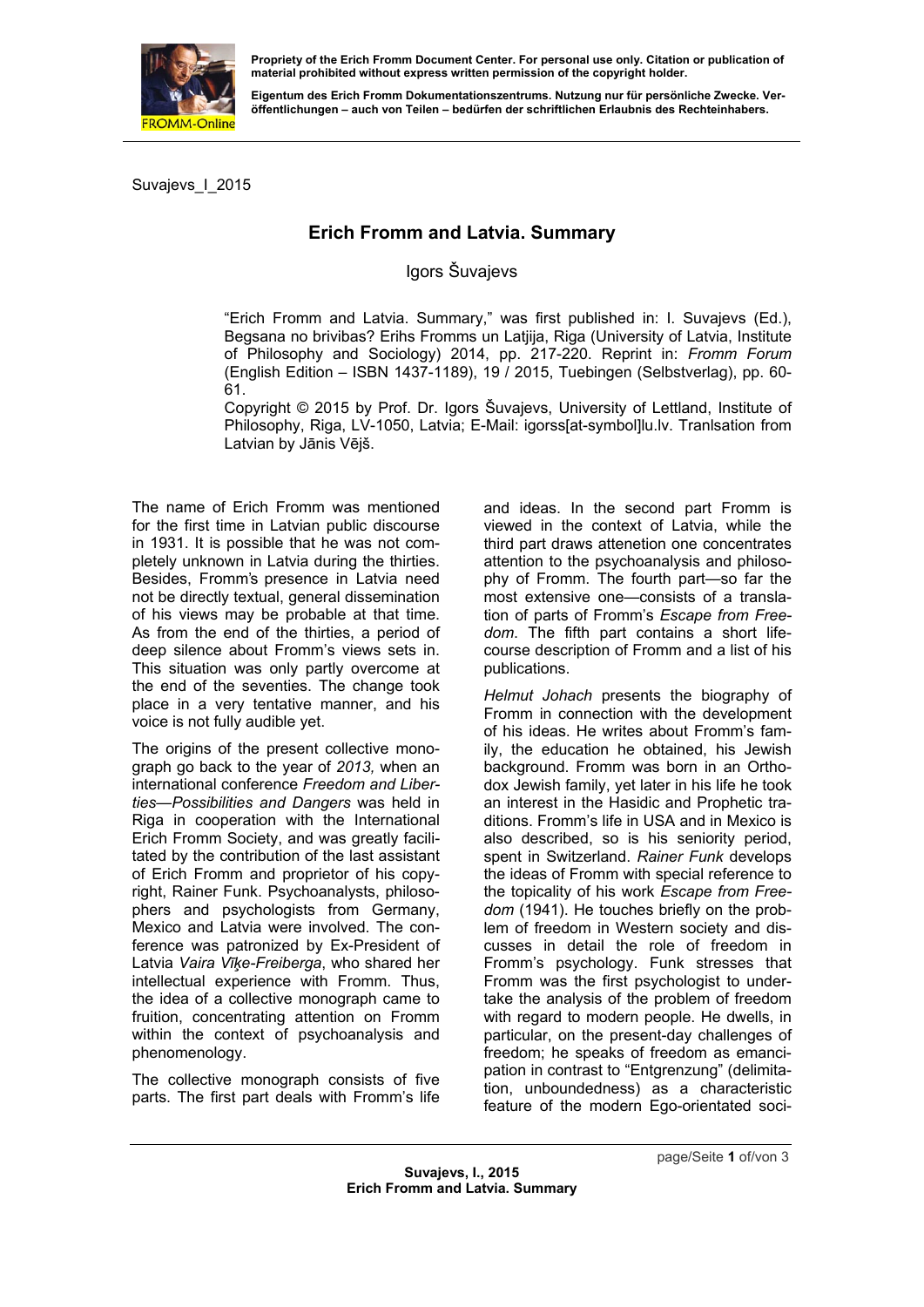

**Propriety of the Erich Fromm Document Center. For personal use only. Citation or publication of material prohibited without express written permission of the copyright holder.** 

**Eigentum des Erich Fromm Dokumentationszentrums. Nutzung nur für persönliche Zwecke. Veröffentlichungen – auch von Teilen – bedürfen der schriftlichen Erlaubnis des Rechteinhabers.** 

ety. Funk concludes by pointing out the unlimited freedom in order not to get aware of a deep rooted fear of reality.

*Maija Kūle* writes about freedom in presentday Latvia in the light of Fromm's analytical social psychology; she touches on some of the latest cases of socio-political events. Kūle demonstrates both the similarities and the differences of the spiritual, intellectual approach of Fromm and the stance of the Latvian intellectuals. She discusses, in particular, the religious awakening in Latvia and writes about some of the personalities within the context of the freedom of Latvia. Kūle is also deliberating about the verbalization of the thoughts about freedom and the linguistic usage as a strategy for survival. *Solveiga Krūmiņ-Koņkova* tackles a theme which so far wasn't examined—namely, the comparison of Fromm and Steiner within the context of Latvian intellectual life. She notes that both thinkers were concerned with freedom. Basing her reseach on archival sources, as she does, Krūmiņ-Koņkova discusses the ways and means whereby Steiner has made an impact on the Latvian spiritual ethos.

*Igors Šuvajevs* dicusses the viability of Fromm's teaching in Latvia. He distinguishes between such phenomena as freedom, freedoms and liberation. Šuvajevs speaks about persisting character traits in Latvia described by Fromm. Those being such devices as periodical flight from freedom, and formation of ever-new escapades. He discusses some elements of respective discursive practices and their manifestations. In the end of the article Šuvajevs discusses the art of living or the art of being as discernable in Fromm.

*Ieva Stūre-Stūriņa* discusses such notions as flight and the death-wish with special reference to sadomasochism and destructiveness. She compares Fromm's contribution with that of Freud's, concerning the relevant contacts between the two teachings and marking the existing differences. *Anne*  Sauka dicusses Fromm's notions of .to be" and "to have" within the context of the ethics of Selfhood. She draws attention to an inner contradiction within Fromm's humanism, and proposes a new kind of interpretation of his

views by accentuating the phenomenology of the body. Her radicalized interpretation involves a reframing of Fromm's views and accentuates some of the aspects of the selfhood of the body (the actual presence of the body, the illusory character of the body, the intrinsic ethicality of the body). At the very end Fromm's uses of the body are discussed in the Art-of-Life context. At the same time Anne Sauka discusses Fromm in connection with Nietzsche. Notion of the estrangement of the human being within the socially determined network, as opposed to Dionysian state, is also touched upon. Sauka discusses both the common lines of thought of Fromm and Nietzsche, as well as she marks the differences between them.

*Māris Kūlis* discusses the problem of truth. He draws special attention to the Latvian thinkers Pauls Dāle and Konstantīns Raudive applying to them the concept of optimal truth, which reminds of pragmatic approach. Kūlis holds that Fromm's most essential contribution towards that end is concerned with the person's role in truthformation, and is revealed in the solution of every-day problems. *Anda Kande* is discussing Fromm's ideas within the context of the Stoa notion of art-of-life philosophy. She stresses, in particular, the problem of determinism and the possibility of freedom. Kande's solution takes the form of art-of-life philosophy approach, by concentrating on such notions as choice, will, and selfconfidence. She accentuates the strategy of self-redeeming, characteristic of the Stoa philosophy, by identifying in Fromm such features as love, including self-love. *Edijs Šauers* attempts to amalgamate the teachings of Fromm and Kant by accentuating the problem of freedom and love; he discusses some of the differences between the two thinkers and deals with similarities between them. Šauers discusses such themes as objectivity of another person, emancipation from narcissism, rational belief, selfknowledge and emotional attitude towards the self.

The collective monograph is completed by a translation of parts of Fromm's book *Escape from Freedom* into Latvian as well as a short